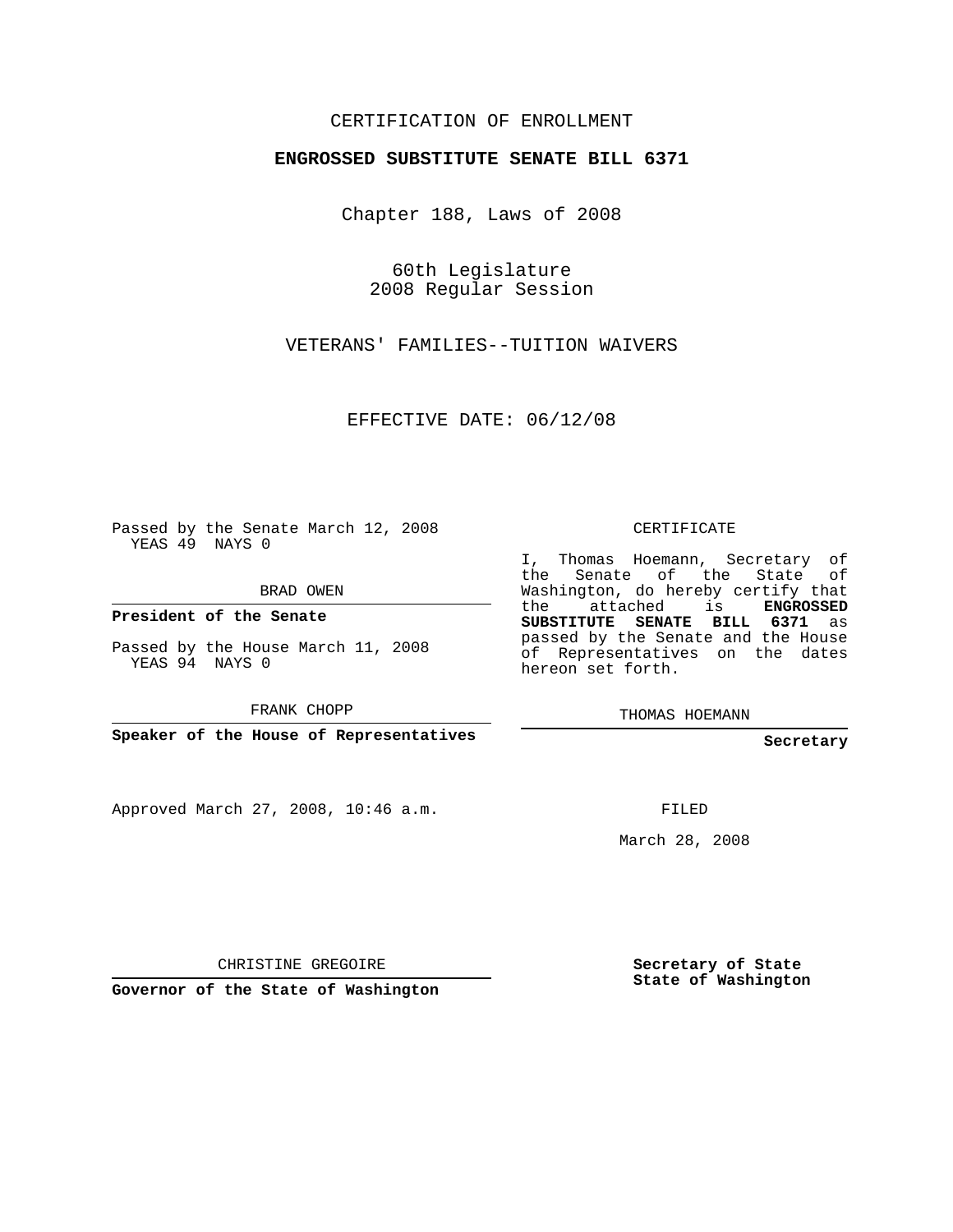## **ENGROSSED SUBSTITUTE SENATE BILL 6371** \_\_\_\_\_\_\_\_\_\_\_\_\_\_\_\_\_\_\_\_\_\_\_\_\_\_\_\_\_\_\_\_\_\_\_\_\_\_\_\_\_\_\_\_\_

\_\_\_\_\_\_\_\_\_\_\_\_\_\_\_\_\_\_\_\_\_\_\_\_\_\_\_\_\_\_\_\_\_\_\_\_\_\_\_\_\_\_\_\_\_

AS AMENDED BY THE HOUSE

Passed Legislature - 2008 Regular Session

## **State of Washington 60th Legislature 2008 Regular Session**

**By** Senate Higher Education (originally sponsored by Senators Hewitt, Hobbs, Shin, Parlette, King, Rockefeller, Swecker, Brandland, McCaslin, Haugen, Kohl-Welles, Rasmussen, Kilmer, and Sheldon)

READ FIRST TIME 01/24/08.

1 AN ACT Relating to tuition and fee waivers for veterans' families; 2 amending RCW 28B.15.621 and 28B.15.385; and reenacting and amending RCW 3 28B.15.910.

4 BE IT ENACTED BY THE LEGISLATURE OF THE STATE OF WASHINGTON:

 5 **Sec. 1.** RCW 28B.15.621 and 2007 c 450 s 1 are each amended to read 6 as follows:

 (1) The legislature finds that active military and naval veterans, reserve military and naval veterans, and national guard members called to active duty have served their country and have risked their lives to defend the lives of all Americans and the freedoms that define and distinguish our nation. The legislature intends to honor active military and naval veterans, reserve military and naval veterans, and national guard members who have served on active military or naval duty for the public service they have provided to this country.

 (2) Subject to the limitations in RCW 28B.15.910, the governing boards of the state universities, the regional universities, The Evergreen State College, and the community colleges, may waive all or a portion of tuition and fees for an eligible veteran or national guard 19 member.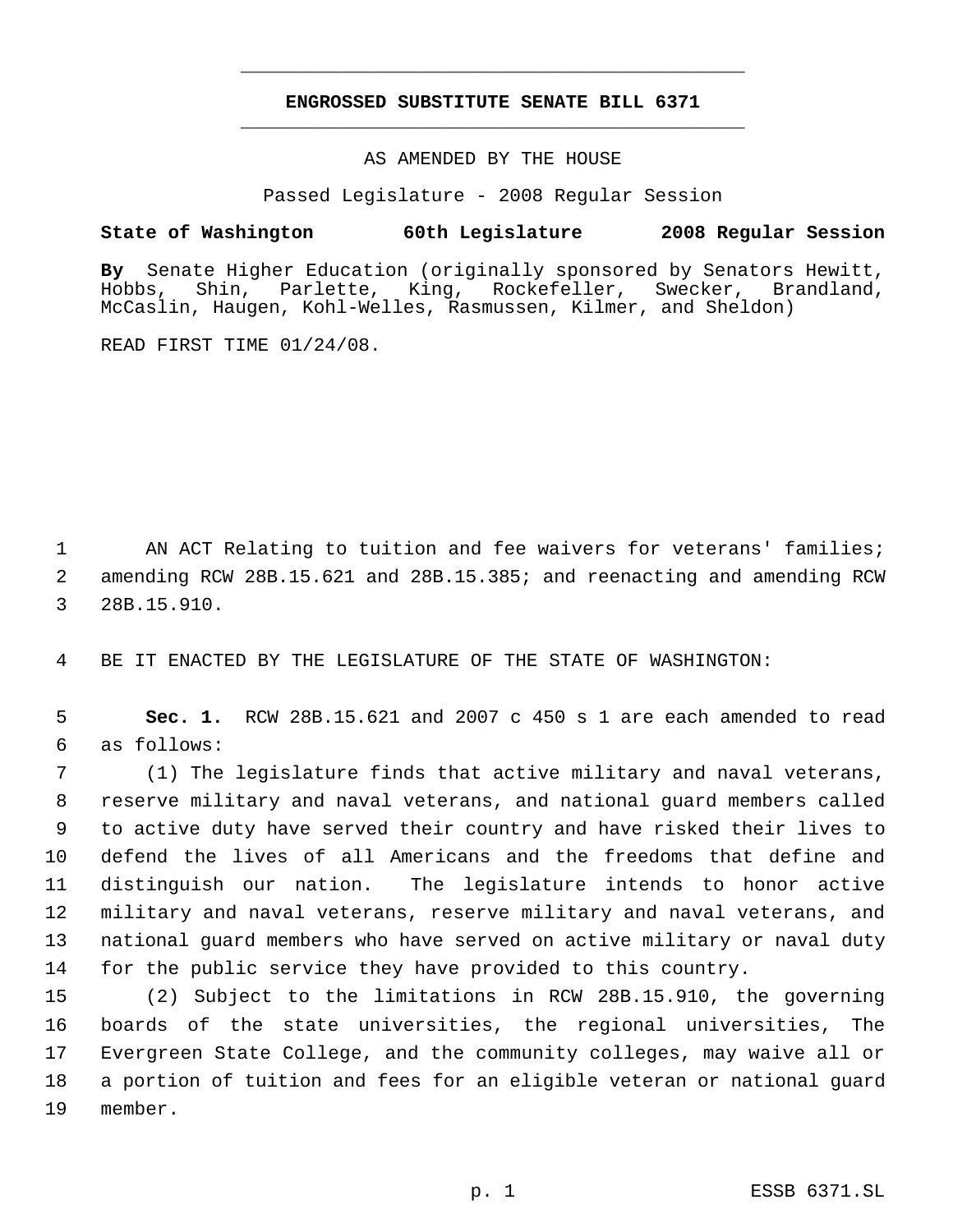(3) The governing boards of the state universities, the regional universities, The Evergreen State College, and the community colleges, may waive all or a portion of tuition and fees for a military or naval veteran who is a Washington domiciliary, but who did not serve on foreign soil or in international waters or in another location in support of those serving on foreign soil or in international waters and who does not qualify as an eligible veteran or national guard member under subsection (8) of this section. However, there shall be no state general fund support for waivers granted under this subsection.

 (4) Subject to the conditions in subsection (5) of this section and 11 the limitations in RCW 28B.15.910, the governing boards of the state universities, the regional universities, The Evergreen State College, and the community colleges, shall waive all tuition and fees for the following persons:

 (a) A child and the spouse or surviving spouse of an eligible 16 veteran or national guard member who became totally disabled, as 17 defined in RCW 28B.15.385 ((while engaged)), as a result of serving in active federal military or naval service, or who is determined by the federal government to be a prisoner of war or missing in action; and

 (b) A child and the surviving spouse of an eligible veteran or 21 national quard member who lost his or her life ((while engaged)) as a result of serving in active federal military or naval service.

 (5) The conditions in this subsection (5) apply to waivers under subsection (4) of this section.

 (a) A child must be a Washington domiciliary between the age of seventeen and twenty-six to be eligible for the tuition waiver. A child's marital status does not affect eligibility.

28 (b) $(i)$  A surviving spouse must be a Washington domiciliary.

 (ii) Except as provided in (b)(iii) of this subsection, a surviving 30 spouse has ten years from the date of the death, total disability ( $(a\sigma)$  defined in RCW 28B.15.385)), or federal determination of prisoner of war or missing in action status of the eligible veteran or national 33 quard member to receive  $((the)^2$ ) benefits under the waiver. Upon remarriage, the surviving spouse is ineligible for the waiver of all tuition and fees.

 (iii) If a death results from total disability, the surviving spouse has ten years from the date of death in which to receive benefits under the waiver.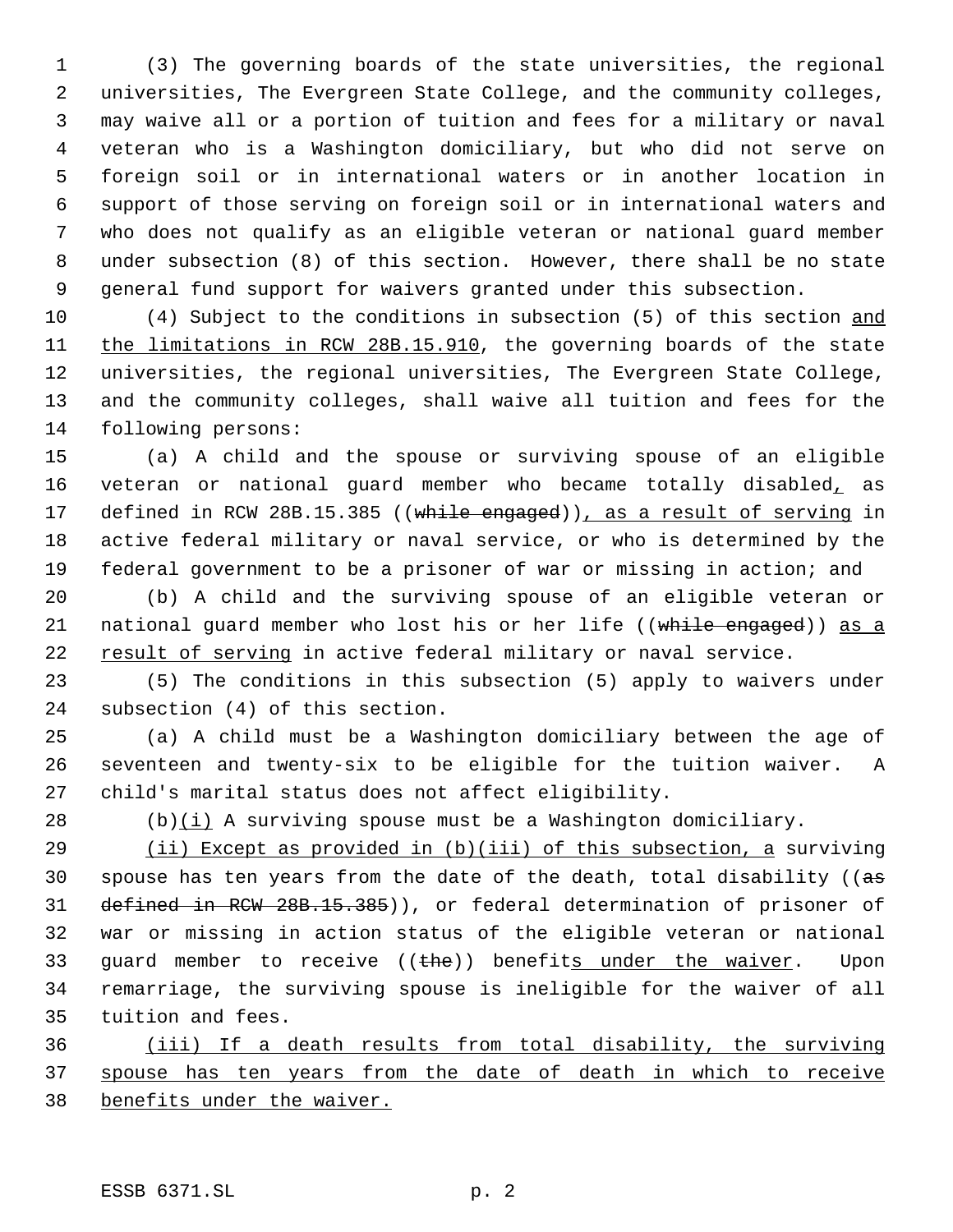1 (c) Each recipient's continued participation is subject to the school's satisfactory progress policy.

 (d) Tuition waivers for graduate students are not required for those who qualify under subsection (4) of this section but are encouraged.

 (e) Recipients who receive a waiver under subsection (4) of this section may attend full-time or part-time. Total credits earned using 8 the waiver may not exceed two hundred quarter credits, or the 9 equivalent of semester credits.

 (6) Required waivers of all tuition and fees under subsection (4) of this section shall not affect permissive waivers of tuition and fees under subsection (3) of this section.

 (7) Private vocational schools and private higher education institutions are encouraged to provide waivers consistent with the terms in subsections (2) through (5) of this section.

 (8) The definitions in this subsection apply throughout this section.

 (a) "Eligible veteran or national guard member" means a Washington domiciliary who was an active or reserve member of the United States military or naval forces, or a national guard member called to active duty, who served in active federal service, under either Title 10 or Title 32 of the United States Code, in a war or conflict fought on foreign soil or in international waters or in another location in support of those serving on foreign soil or in international waters, and if discharged from service, has received an honorable discharge.

 (b) "Totally disabled" means a person who has been determined to be 27 one hundred percent disabled by the federal department of veterans affairs.

 (c) "Washington domiciliary" means a person whose true, fixed, and permanent house and place of habitation is the state of Washington. "Washington domiciliary" includes a person who is residing in rental housing or residing in base housing. In ascertaining whether a child or surviving spouse is domiciled in the state of Washington, public institutions of higher education shall, to the fullest extent possible, rely upon the standards provided in RCW 28B.15.013.

 (9) As used in subsection (4) of this section, "fees" includes all assessments for costs incurred as a condition to a student's full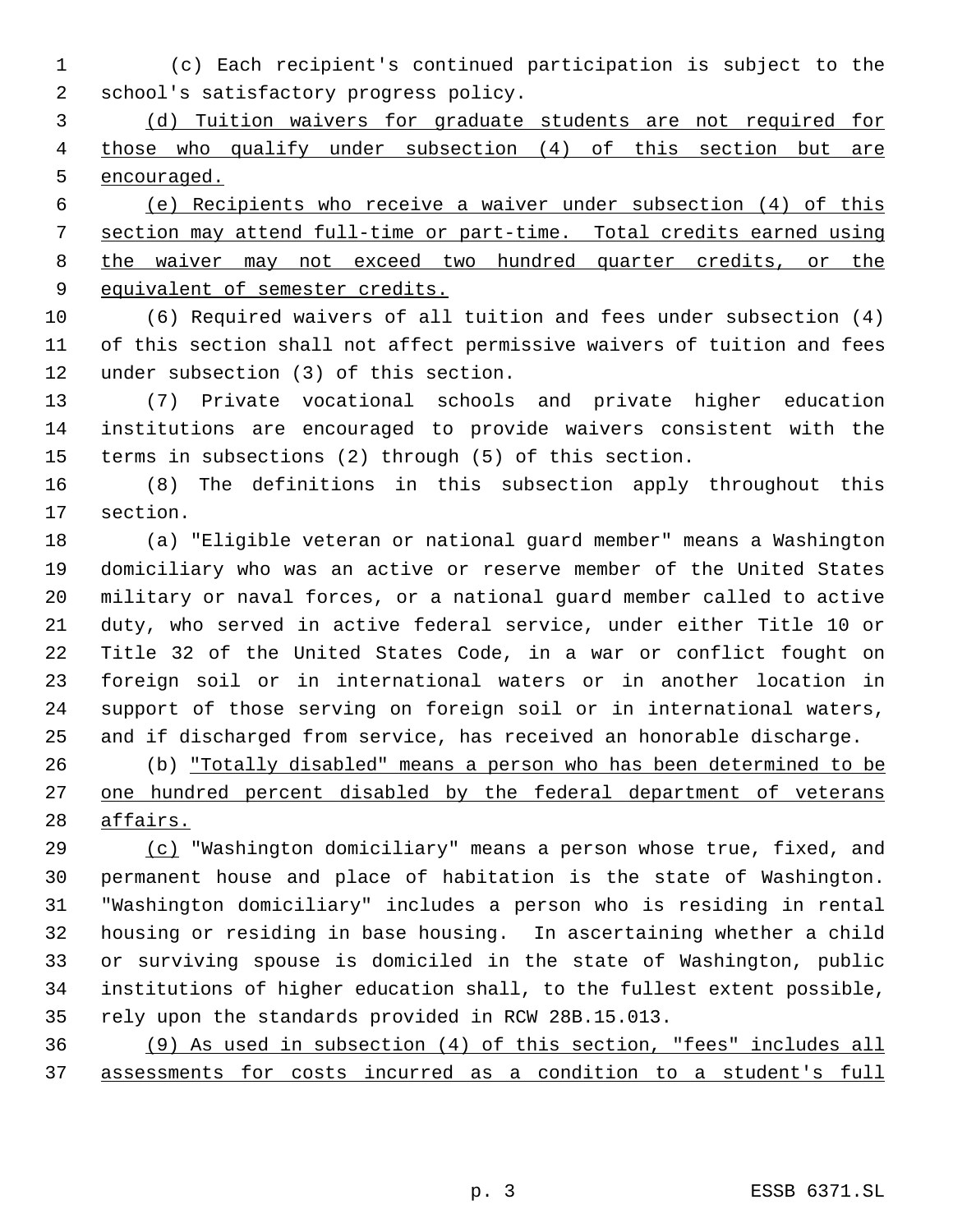participation in coursework and related activities at an institution of

higher education.

 (10) The governing boards of the state universities, the regional universities, The Evergreen State College, and the community colleges 5 shall report to the higher education committees of the legislature by November 15, 2010, and every two years thereafter, regarding the status of implementation of the waivers under subsection (4) of this section. The reports shall include the following data and information: 9 (a) Total number of waivers;

(b) Total amount of tuition waived;

(c) Total amount of fees waived;

- 12 (d) Average amount of tuition and fees waived per recipient;
- (e) Recipient demographic data that is disaggregated by distinct

ethnic categories within racial subgroups; and

(f) Recipient income level, to the extent possible.

 **Sec. 2.** RCW 28B.15.385 and 2007 c 450 s 3 are each amended to read as follows:

18 For the purposes of RCW  $28B.15.380((\tau))$  and  $28B.15.520((\tau))$ 19 28B.15.621)), the phrase "totally disabled" means a person who has become totally and permanently disabled for life by bodily injury or disease, and is thereby prevented from performing any occupation or gainful pursuit.

 **Sec. 3.** RCW 28B.15.910 and 2007 c 522 s 948 and 2007 c 450 s 2 are each reenacted and amended to read as follows:

 (1) For the purpose of providing state general fund support to public institutions of higher education, except for revenue waived under programs listed in subsections (3) and (4) of this section, and unless otherwise expressly provided in the omnibus state appropriations act, the total amount of operating fees revenue waived, exempted, or reduced by a state university, a regional university, The Evergreen State College, or the community colleges as a whole, shall not exceed the percentage of total gross authorized operating fees revenue in this subsection. As used in this section, "gross authorized operating fees revenue" means the estimated gross operating fees revenue as estimated under RCW 82.33.020 or as revised by the office of financial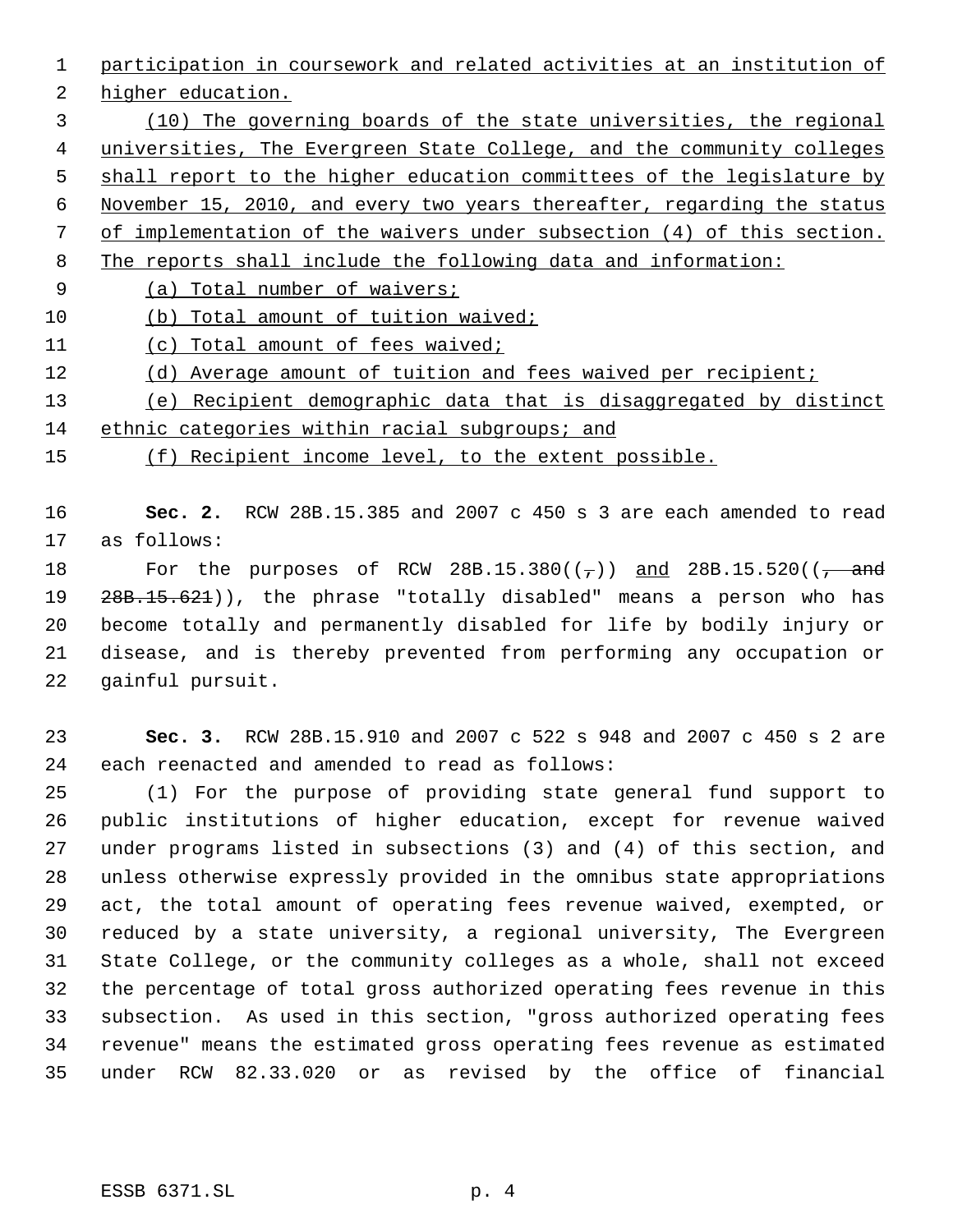management, before granting any waivers. This limitation applies to all tuition waiver programs established before or after July 1, 1992. (a) University of Washington 21 percent (b) Washington State University 20 percent (c) Eastern Washington University 11 percent (d) Central Washington University 10 percent (e) Western Washington University 10 percent 8 (f) The Evergreen State College 10 percent 9 (g) Community colleges as a whole 35 percent (2) The limitations in subsection (1) of this section apply to waivers, exemptions, or reductions in operating fees contained in the following: (a) RCW 28B.15.014; (b) RCW 28B.15.100; (c) RCW 28B.15.225; (d) RCW 28B.15.380; (e) RCW 28B.15.520; (f) RCW 28B.15.526; (g) RCW 28B.15.527; (h) RCW 28B.15.543; (i) RCW 28B.15.545; (j) RCW 28B.15.555; (k) RCW 28B.15.556; (l) RCW 28B.15.615; (m) RCW 28B.15.621 (2) and (4); (n) RCW 28B.15.730; (o) RCW 28B.15.740; (p) RCW 28B.15.750; (q) RCW 28B.15.756; (r) RCW 28B.50.259; and (s) RCW 28B.70.050. (3) The limitations in subsection (1) of this section do not apply to waivers, exemptions, or reductions in services and activities fees contained in the following: (a) RCW 28B.15.522; (b) RCW 28B.15.540; (c) RCW 28B.15.558; and 38 (d) RCW 28B.15.621(3) ((and (4))).